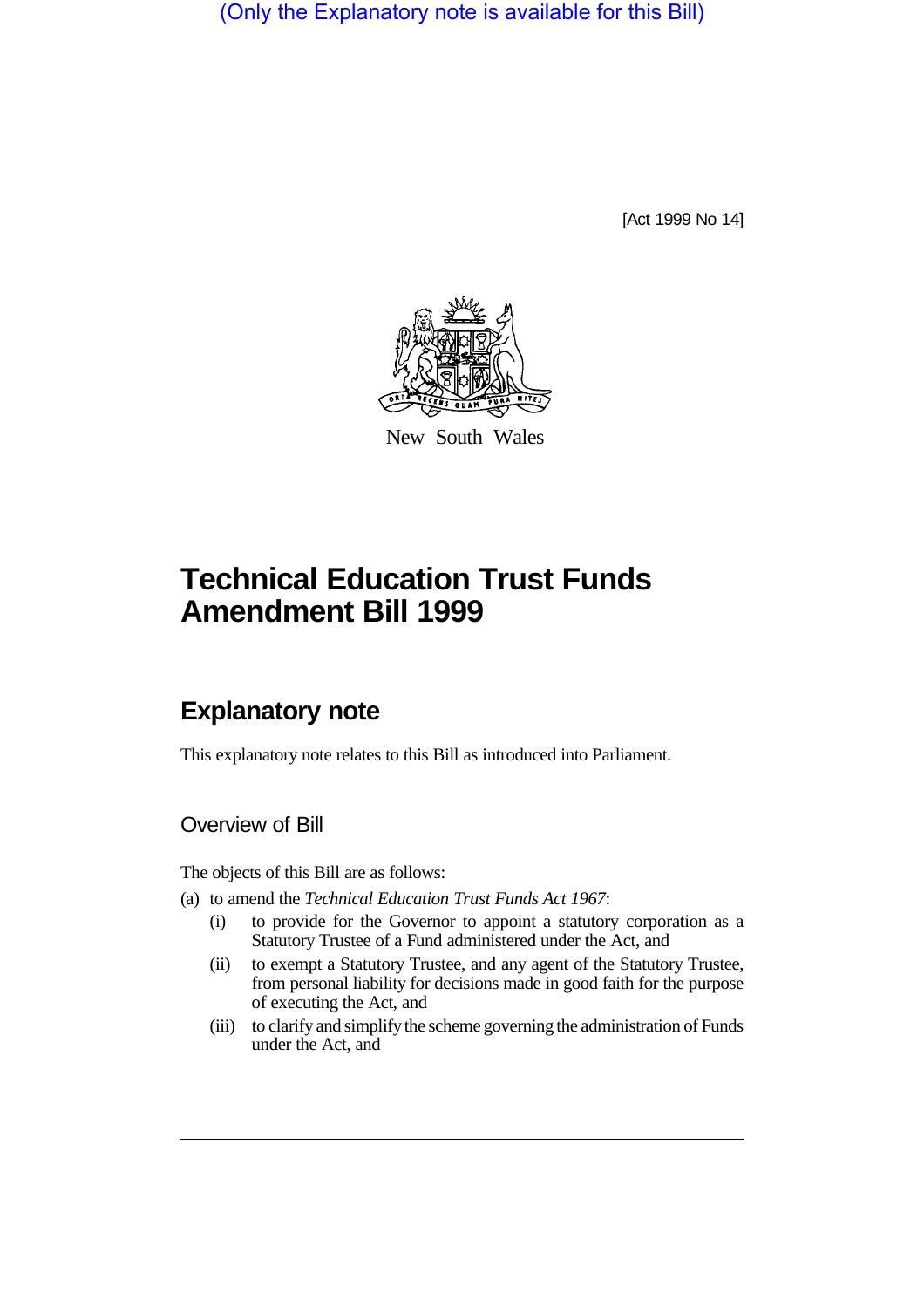Technical Education Trust Funds Amendment Bill 1999 [Act 1999 No 14]

Explanatory note

- (b) to amend the *Annual Reports (Departments) Act 1985* and the *Annual Reports (Statutory Bodies) Act 1984* to simplify the obligation of a Statutory Trustee to report annually on a Fund administered by the Trustee under that Act, and
- (c) to make consequential amendments to the *Public Finance and Audit Act 1983*.

### Outline of provisions

**Clause 1** sets out the name (also called the short title) of the proposed Act.

**Clause 2** provides for the commencement of the proposed Act on a day or days appointed by proclamation.

**Clause 3** is a formal provision giving effect to the amendments to the *Technical Education Trust Funds Act 1967* set out in Schedule 1.

**Clause 4** is a formal provision giving effect to the amendments to the *Annual Reports (Departments) Act 1985* set out in Schedule 2.

**Clause 5** is a formal provision giving effect to the amendments to the *Annual Reports (Statutory Bodies) Act 1984* set out in Schedule 3.

**Clause 6** is a formal provision giving effect to the amendments to the *Public Finance and Audit Act 1983* set out in Schedule 4.

## **Amendments**

### **Appointment of statutory corporation as Statutory Trustee**

Currently, the *Technical Education Trust Funds Act 1967* provides that the Governor may provide, by way of an order, that the individuals holding the offices specified in the order are the Statutory Trustees of a Fund administered under the Act. **Schedule 1 [5]** substitutes sections 3–6 of the *Technical Education Trust Funds Act 1967* with proposed sections 3–6E to allow the Governor to appoint either a statutory corporation to be the Statutory Trustee of such a Fund, or two or more individuals to be the Statutory Trustees of the Fund. Proposed sections 3–6E also clarify and simplify the scheme by which a trust fund may be brought within the provisions of the Act to vest in the Statutory Trustee or Trustees appointed in relation to that fund.